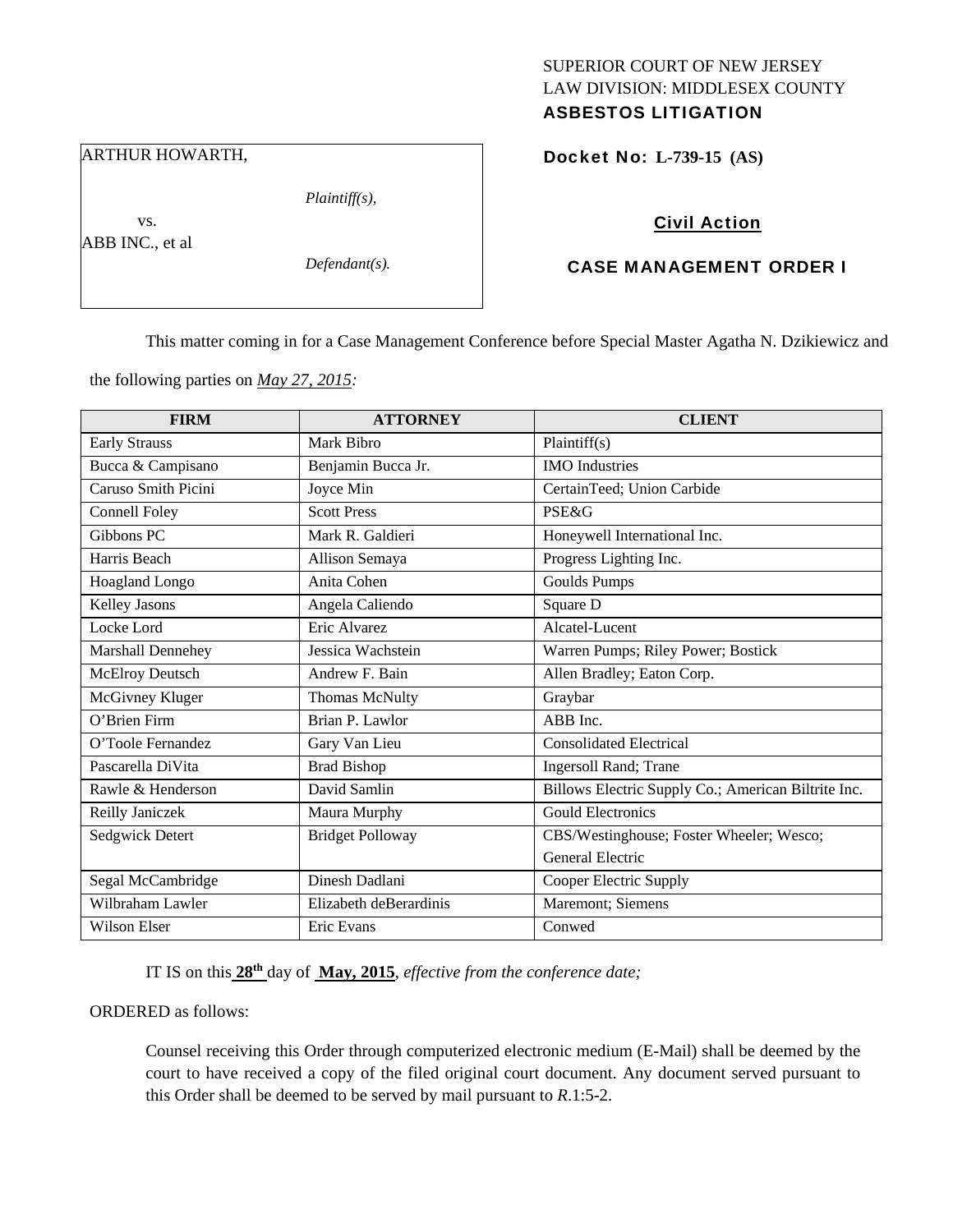Defense counsel shall notify plaintiff's counsel within thirty (30) days of the date of this Order if their client was incorrectly named in the Complaint. Counsel may be barred from raising this defense at a later time for failure to comply.

# **DISCOVERY**

| June 8, 2015    | Defendants shall serve answers to standard interrogatories by this date.                                                                                                                                    |
|-----------------|-------------------------------------------------------------------------------------------------------------------------------------------------------------------------------------------------------------|
| June 22, 2015   | Plaintiff shall propound supplemental interrogatories and document requests by this date.                                                                                                                   |
| July 24, 2015   | Defendants shall serve answers to supplemental interrogatories and document requests by<br>this date.                                                                                                       |
| June 22, 2015   | Defendants shall propound supplemental interrogatories and document requests by this<br>date.                                                                                                               |
| July 24, 2015   | Plaintiff shall serve answers to supplemental interrogatories and document requests by this<br>date.                                                                                                        |
| August 31, 2015 | Fact discovery, including depositions, shall be completed by this date. Plaintiff's counsel<br>shall contact the Special Master within one week of this deadline if all fact discovery is not<br>completed. |
| August 31, 2015 | Depositions of corporate representatives shall be completed by this date.                                                                                                                                   |

# **EARLY SETTLEMENT**

June 5, 2015 Settlement demands shall be served on all counsel and the Special Master by this date.

October 20, 2015 @ 1:30pm Early settlement conference. All defense counsel shall appear with authority to negotiate settlement and have a representative authorized to negotiate settlement available by phone. Any request to be excused from the settlement conference shall be made to the Special Master no later than 4:00pm of the day prior to the conference.

# **SUMMARY JUDGMENT MOTION PRACTICE**

- August 28, 2015 Plaintiff's counsel shall advise, in writing, of intent not to oppose motions by this date.
- September 11, 2015 Summary judgment motions shall be filed no later than this date.
- October 9, 2015 Last return date for summary judgment motions.

## **MEDICAL DEFENSE**

- August 31, 2015 Plaintiff shall serve medical expert reports by this date.
- November 30, 2015 Defendants shall identify its medical experts and serve medical reports, if any, by this date. **In addition, defendants shall notify plaintiff's counsel (as well as all counsel of record) of a joinder in an expert medical defense by this date.**

\_\_\_\_\_\_\_\_\_\_\_\_\_\_\_\_\_\_\_\_\_\_\_\_\_\_\_\_\_\_\_\_\_\_\_\_\_\_\_\_\_\_\_\_\_\_\_\_\_\_\_\_\_\_\_\_\_\_\_\_\_\_\_\_\_\_\_\_\_\_\_\_\_\_\_\_\_\_\_\_\_\_\_\_\_\_\_\_\_\_\_\_\_\_\_\_\_\_\_\_\_\_\_\_\_\_\_\_\_\_